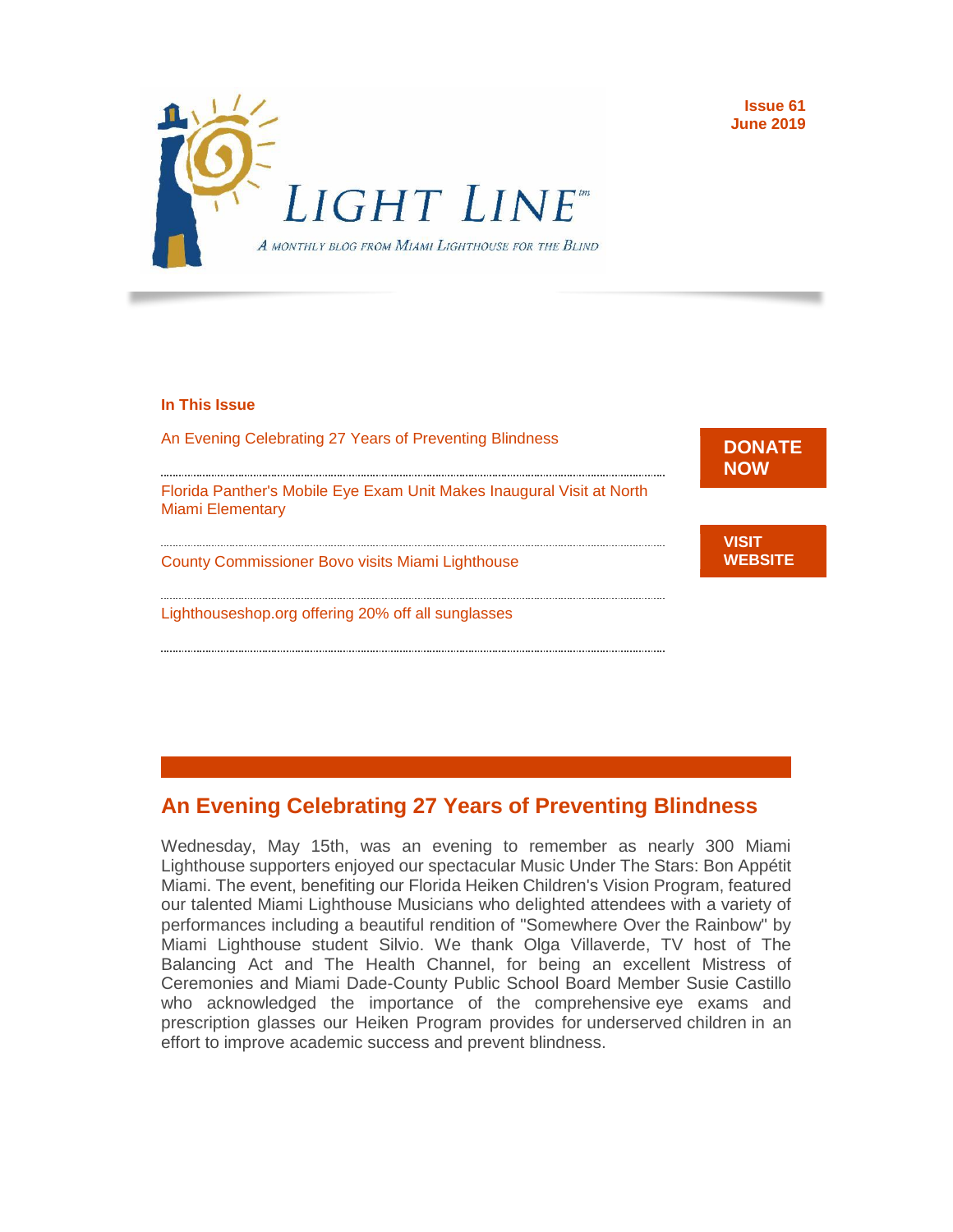

*Silvio performs "Somewhere Over the Rainbow" at Music Under the Stars.*

This year's honorees were Florida State Senator Anitere Flores in recognition of her efforts in Tallahassee on behalf of our Heiken Program and optometrist Dr. Scott Gartner for his expertise in giving children the gift of clear vision through our Heiken Program and seniors the gift of independence through low vision exams offered by our Low Vision Solution Center.



*CEO Virginia Jacko, Emcee Olga Villaverde and Miami Lighthouse Board Chair George Foyo.*



*Aide to Senator Anitere Flores, Nicholas Alvarez, accepts painting made by Miami Lighthouse's Social Group Activities Program participants from CEO Virginia Jacko and Board Chair George Foyo.*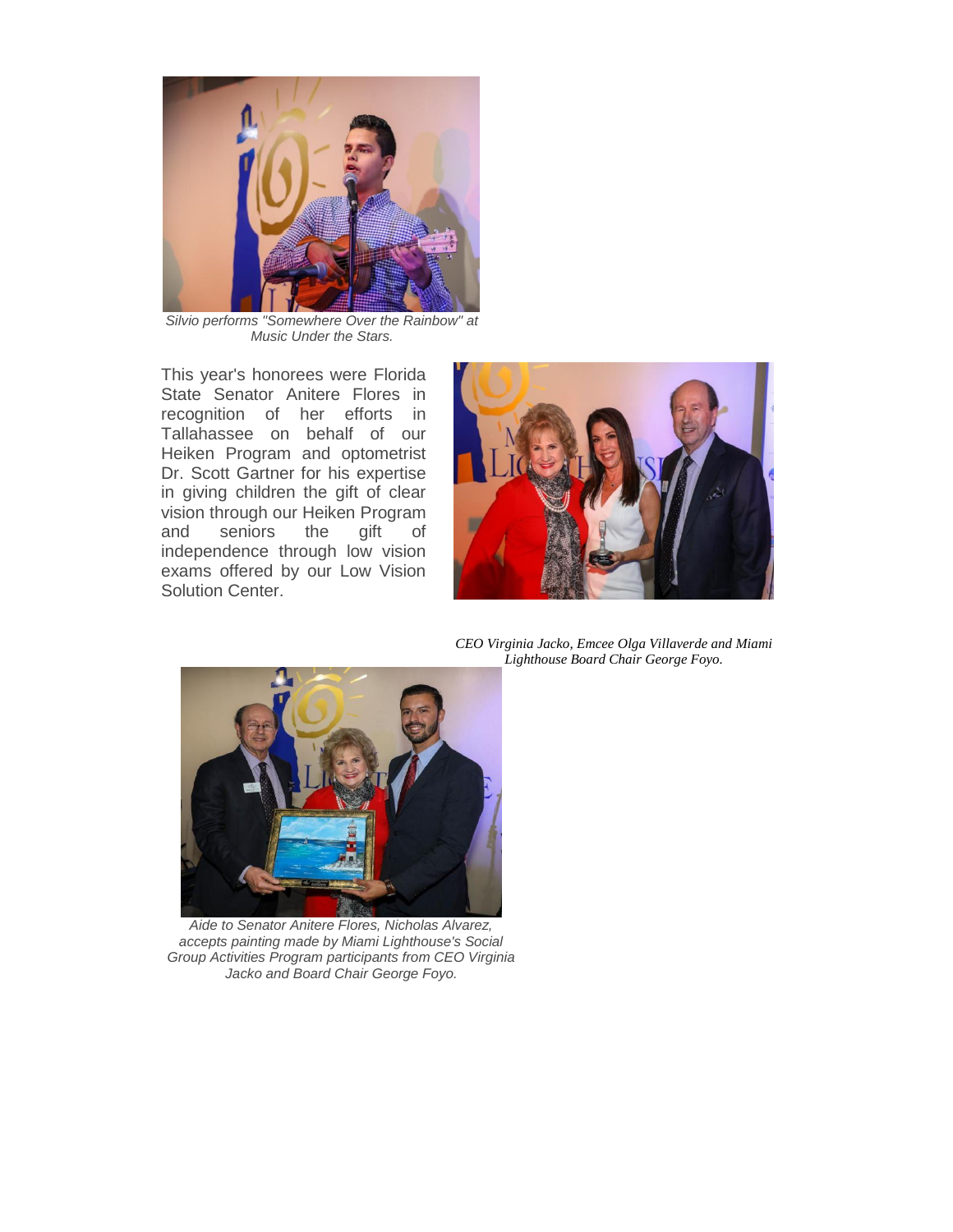

*Optometrist Dr. Scott Gartner accepts painting made by Miami Lighthouse's Social Group Activities Program participants from CEO Virginia Jacko and Board Chair George Foyo.*

A luscious array of delicious culinary treats were provided by Caffe Abbracci, Cantina La Veinte, Perricone's, Black Market Miami, The Big Cheese, Mario the Baker, Season's 52, Roaster's and Toaster's, El Carajo, Zyr Vodka, Whitley Neill Gin and more. We express our appreciation to our sponsors for supporting our Heiken Program which included Eye South Partners, ABB Optical Group, Publix Super Markets Charities, Baptist Health South Florida, Florida International Bankers Association, Grove Bank & Trust, U.S. Ophthalmic, Essilor, Park Grove, H. Angela Whitman Foundation, Genesis Systems Consulting, GrayRobinson, Monster Sound Productions, SFM Services, Inc., Biz Solutions, Susan Conroy Design, and Miami Kids Magazine. The Art of Shaving generously provided a special gift for everyone at the end of a truly wonderful evening.

### **Florida Panther's Mobile Eye Exam Unit Makes Inaugural Visit at North Miami Elementary**

Miami Lighthouse and the Florida Panther's Foundation joined forces to provide financially disadvantaged students the opportunity to have better vision at no cost. The Panther Foundation's generous donation of \$25,000 was earmarked to refurbish our oldest Heiken Children's Vision Program mobile eye care unit and purchase upto-date optometric equipment. The renovated unit will help our Heiken Program reach this year's goal of visiting approximately 500 schools and providing free comprehensive eye exams to more than 15,000 needy students statewide. On behalf of the schoolchildren who receive eye care through our Heiken Program, we express our gratitude to the Florida Panthers Foundation for this generous gift and for supporting our blindness prevention program.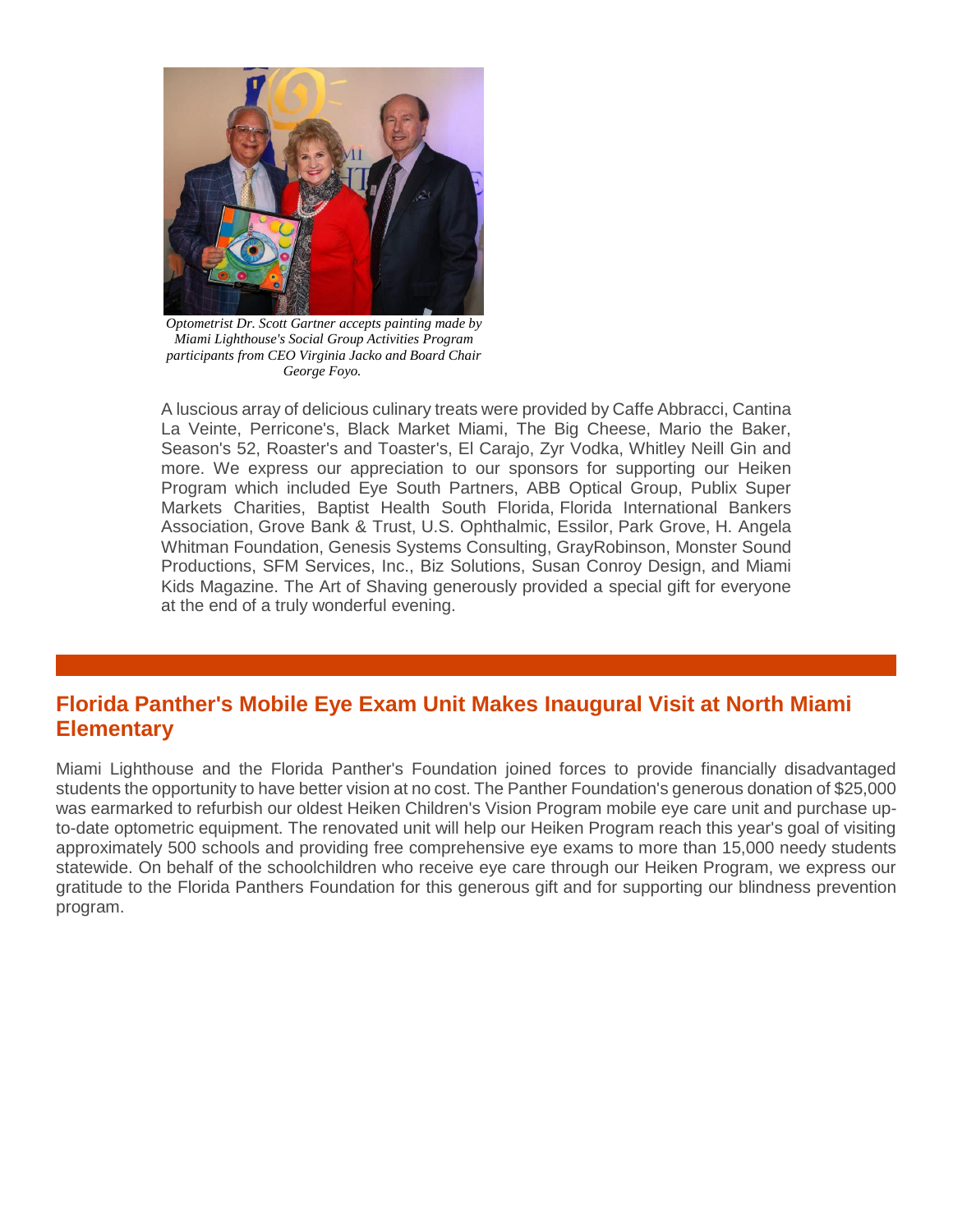

*Randy Moller, VP of Broadcasting and Panthers Alumni, Lauren Simone, Executive Director of the Florida Panthers Foundation, Stanley C. Panther, Dr. Alan Levitt, Florida Board Certified Optometric Physician, Miami Lighthouse Board Director and Treasurer of the Florida Heiken Children's Vision Program, Debra Dubin, North Miami Elementary School Principal, and CEO Virginia Jacko join students from North Miami Elementary to unveil Florida Panther's mobile unit.*

### **County Commissioner Bovo visits Miami Lighthouse**

Miami-Dade County Commissioner Esteban L. Bovo, Jr., recently visited Miami Lighthouse. After touring our campus he said, "I was honored to tour the Miami Lighthouse with President Jacko and see the wonderful work they are doing to empower the visually impaired in our County. I can definitely see why the caring professionals here at the Lighthouse love coming to work every day." We extend our appreciation to Commissioner Bovo for taking time to visit us and learn about the programs we offer for people of all ages ranging from blind babies to seniors with age-related low vision. To watch Commissioner Bovo's interview at Miami Lighthouse [click here.](http://r20.rs6.net/tn.jsp?f=0018qQdwhhMwbeUV902_ePRZLh8myJWOepk9mKVC6VeTZvCJACODZz20gdHMugGGlpYJbXuGtB1PMXeZm-sM59AaTnc833cKMnktkWkgmFlAEouo9U5PEa2EykKVZJf6OchyfpqRFtskxQ4qJJIk2UZO4T2TUe5Fz0Yfl6bhBV386D_GndlHhjb6bEEv_T0mDp0Vogk4s2Bax8=&c=jfVrERbDH3NH4Y2ntKSWpjcphz1CkhH-4YBc2-dPIF2iaYcvF_8R6Q==&ch=kI-BM1fd5dfvm351Uy9kOmu1Je21WPyJJGtKp6u5PFZ4s6W6CCbfIg==)



*Miami-Dade County Commissioner Esteban L. Bovo, Jr. and CEO Virginia Jacko visiting our Lighthouse Learning Center for Children™.*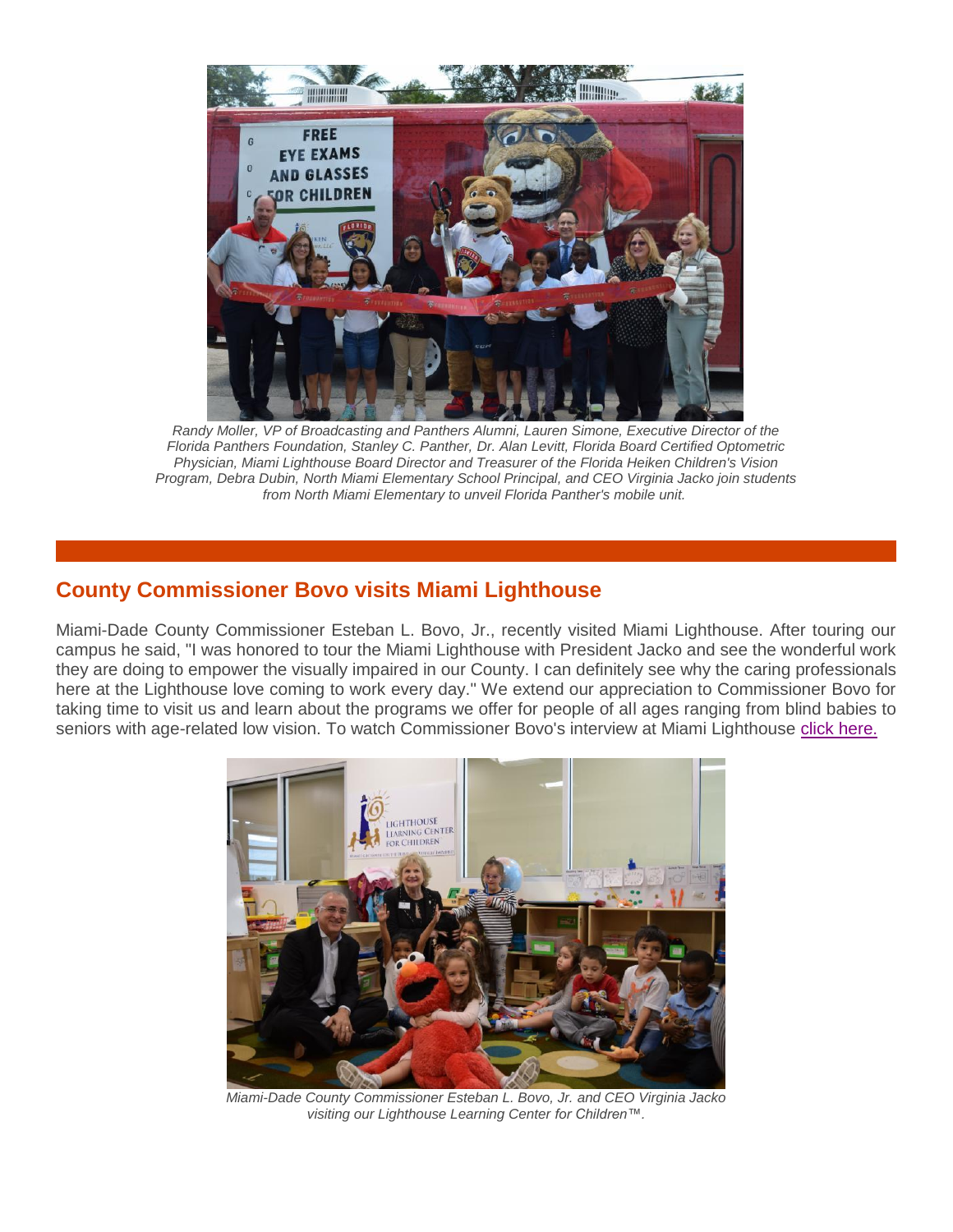## **Lighthouseshop.org offering 20% off all sunglasses**



# **20% Off All Sunglasses!**



*for 20% off all sunglasses in June!*

**In the News:**

- **MSN, May 23, 2019 - ["Florida Panthers Help Kids Score Free Eye Exams And Glasses"](http://r20.rs6.net/tn.jsp?f=0018qQdwhhMwbeUV902_ePRZLh8myJWOepk9mKVC6VeTZvCJACODZz20gdHMugGGlpY2zMvp0UuD05WeV0GFZVJ1tJAQGIuSEOkc-EhV7cvFJcbhG7FJ2OKFE4BRRV-8oEGORfAm2DhYBEVC5q8130Al2cahPJhibx14ybuaRdi2PiWTTRzN-cVd4mbYc7vEJVf5NEQyxxiBFPhPKGV8qIXLa8J4VXAIcGj6vWjhKs9MKHvgyJ1jq4VNE6HqlNvR2leBZp7YujlmBoiRCWOA_WOG3_QS42LxU8ZD5_BTI2LbjDLtuD47abtCENxzcGbT817unkDaFoTo6TqHJDjcw29_A==&c=jfVrERbDH3NH4Y2ntKSWpjcphz1CkhH-4YBc2-dPIF2iaYcvF_8R6Q==&ch=kI-BM1fd5dfvm351Uy9kOmu1Je21WPyJJGtKp6u5PFZ4s6W6CCbfIg==)**
- **[HighScope's Journal for Early Educators, Spring 2019 -](http://r20.rs6.net/tn.jsp?f=0018qQdwhhMwbeUV902_ePRZLh8myJWOepk9mKVC6VeTZvCJACODZz20gdHMugGGlpY9sPrIa_dcD0zPfcBui7p6Q_G82X1nznGHDfmgzRS3Ps4YlzLQKmn15o7XHZLJMrBdQ1tmrTclAUIOxGekPRFS8sXOxN8dI3ky-0DW9tmoznPj-LMWlv5lRQydZF2HaRCOZUambaON0-c7KnhdC1h67HU1uLDifZEZmlZfK5Dbfc3uD6VVazvm5yBBKFHjKdJ&c=jfVrERbDH3NH4Y2ntKSWpjcphz1CkhH-4YBc2-dPIF2iaYcvF_8R6Q==&ch=kI-BM1fd5dfvm351Uy9kOmu1Je21WPyJJGtKp6u5PFZ4s6W6CCbfIg==) "Seeing Without Sight"**
- **The Epoch Times, May 10, 2019 - ["Blind & Homeless Florida Student Graduates From University With](http://r20.rs6.net/tn.jsp?f=0018qQdwhhMwbeUV902_ePRZLh8myJWOepk9mKVC6VeTZvCJACODZz20gdHMugGGlpYWYzh5w85cOnAbe3sdy-C58wB56_N4uEwHUBXcqqxW38ztDPzwGL3O_25hOuNZK0rxHad1RAVS5qVYAV4rkzPjct6ITlqi61W8nAWH7KddUmHx4EejwIORWsYHvvObymIWfdi4W_C3T472B4EedPgK08IkVQcp4O9Ft4iv_AUWBl-vcuPDlRx7vmb5mwRZltQVyW2-KFJUfTRtYzIheq5FAaiE_s6Z86NQh5gUZYa52qhzAmDKEZHfg==&c=jfVrERbDH3NH4Y2ntKSWpjcphz1CkhH-4YBc2-dPIF2iaYcvF_8R6Q==&ch=kI-BM1fd5dfvm351Uy9kOmu1Je21WPyJJGtKp6u5PFZ4s6W6CCbfIg==)  [Degree in Psychology"](http://r20.rs6.net/tn.jsp?f=0018qQdwhhMwbeUV902_ePRZLh8myJWOepk9mKVC6VeTZvCJACODZz20gdHMugGGlpYWYzh5w85cOnAbe3sdy-C58wB56_N4uEwHUBXcqqxW38ztDPzwGL3O_25hOuNZK0rxHad1RAVS5qVYAV4rkzPjct6ITlqi61W8nAWH7KddUmHx4EejwIORWsYHvvObymIWfdi4W_C3T472B4EedPgK08IkVQcp4O9Ft4iv_AUWBl-vcuPDlRx7vmb5mwRZltQVyW2-KFJUfTRtYzIheq5FAaiE_s6Z86NQh5gUZYa52qhzAmDKEZHfg==&c=jfVrERbDH3NH4Y2ntKSWpjcphz1CkhH-4YBc2-dPIF2iaYcvF_8R6Q==&ch=kI-BM1fd5dfvm351Uy9kOmu1Je21WPyJJGtKp6u5PFZ4s6W6CCbfIg==)**

**[Read more](http://r20.rs6.net/tn.jsp?f=0018qQdwhhMwbeUV902_ePRZLh8myJWOepk9mKVC6VeTZvCJACODZz20id4zGQ48YbmVbrRPNGpR9CQGiCK1yy9O5XBbO7E5WYTBm4IQtH1pz6836eTj8eeSrFzHBxmAlVsRM5xcc1uJ8uYMe8HQ9XGrxq1CRhFbLO3jKkgI2j9cztuusTS6HlCbk7UeIYzKoxoFB0S5SvAe0k=&c=jfVrERbDH3NH4Y2ntKSWpjcphz1CkhH-4YBc2-dPIF2iaYcvF_8R6Q==&ch=kI-BM1fd5dfvm351Uy9kOmu1Je21WPyJJGtKp6u5PFZ4s6W6CCbfIg==)!**

 *Contributed by Joan Spector*



**[Forward this email](http://ui.constantcontact.com/sa/fwtf.jsp?m=1116455901023&ea=csisser%40miamilighthouse.org&a=1132716788491) STAY CONNECTED F O**